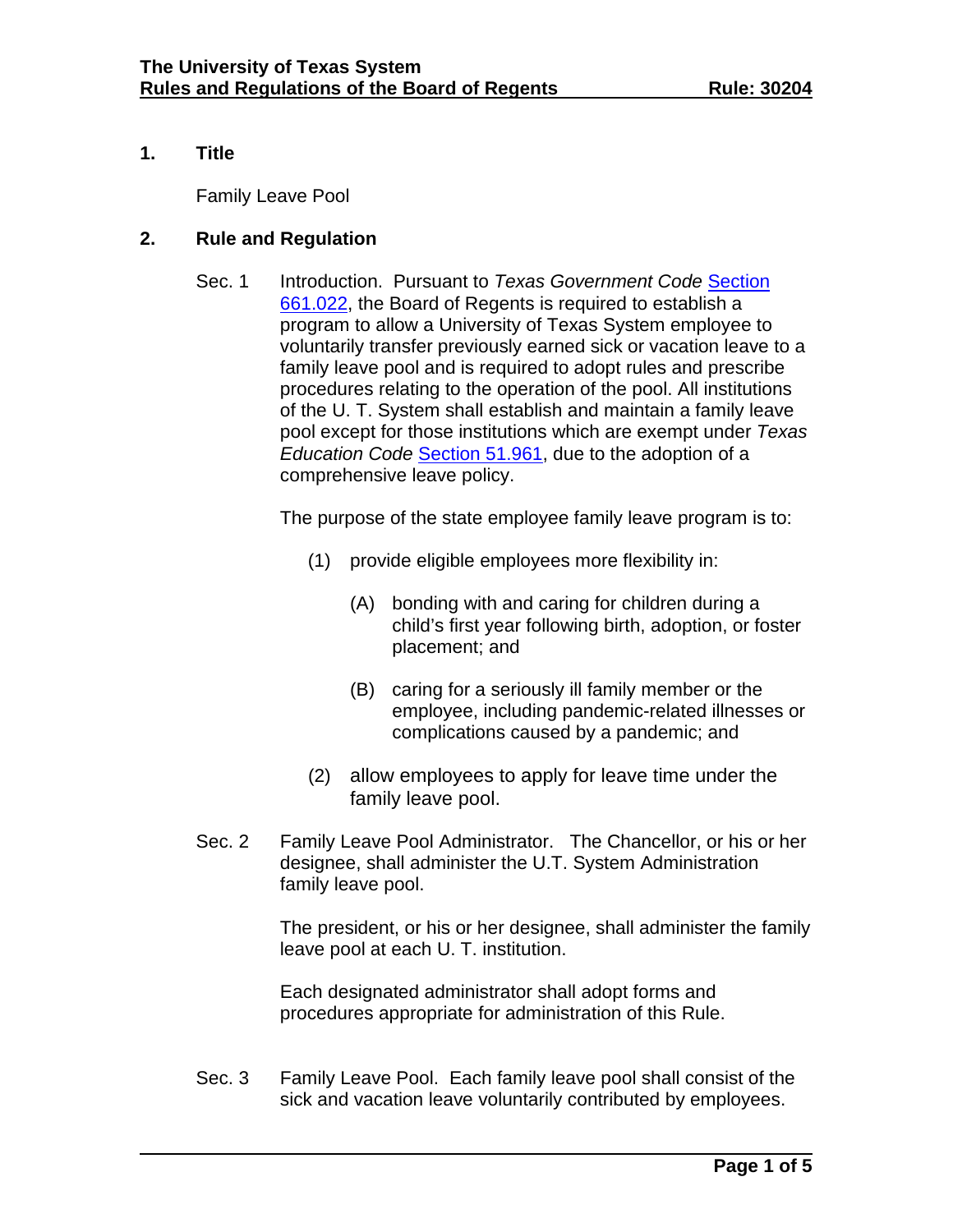3.1 Contributions. Contributions to each pool must be in units of eight (8) hours. Employees are permitted to contribute an unlimited number of hours to a family leave pool.

> A retiring employee has the option to contribute accrued sick or vacation leave hours to a family leave pool as well as designate accrued sick or vacation leave to be used for retirement credit. A retiring employee has discretion to designate the amount of accrued leave to be used for each purpose.

- 3.2 Crediting of Family Leave. Each pool administrator shall credit the family leave pool with the amount of time contributed by an employee and shall direct the appropriate office to deduct a corresponding amount from that employee's earned sick or vacation leave as if the employee had used the time for personal purposes.
- 3.3 Non-designation of Use. Sick or vacation leave contributed to a pool may not be designated for the use of a particular person.
- Sec. 4 Withdrawal of Leave.
	- 4.1 Eligibility. An employee is eligible to use time contributed to a family leave pool if the employee has exhausted the employee's eligible compensatory, discretionary, sick, and vacation leave because of:
		- (1) the birth of a child;
		- (2) the placement of a foster child or adoption of a child under 18 years of age;
		- (3) the placement of any person 18 years of age or older requiring guardianship;
		- (4) a serious illness to an immediate family member or the employee, including a pandemic-related illness;
		- (5) an extenuating circumstance created by an ongoing pandemic, including providing essential care to a family member; or
		- (6) a previous donation of time to the pool.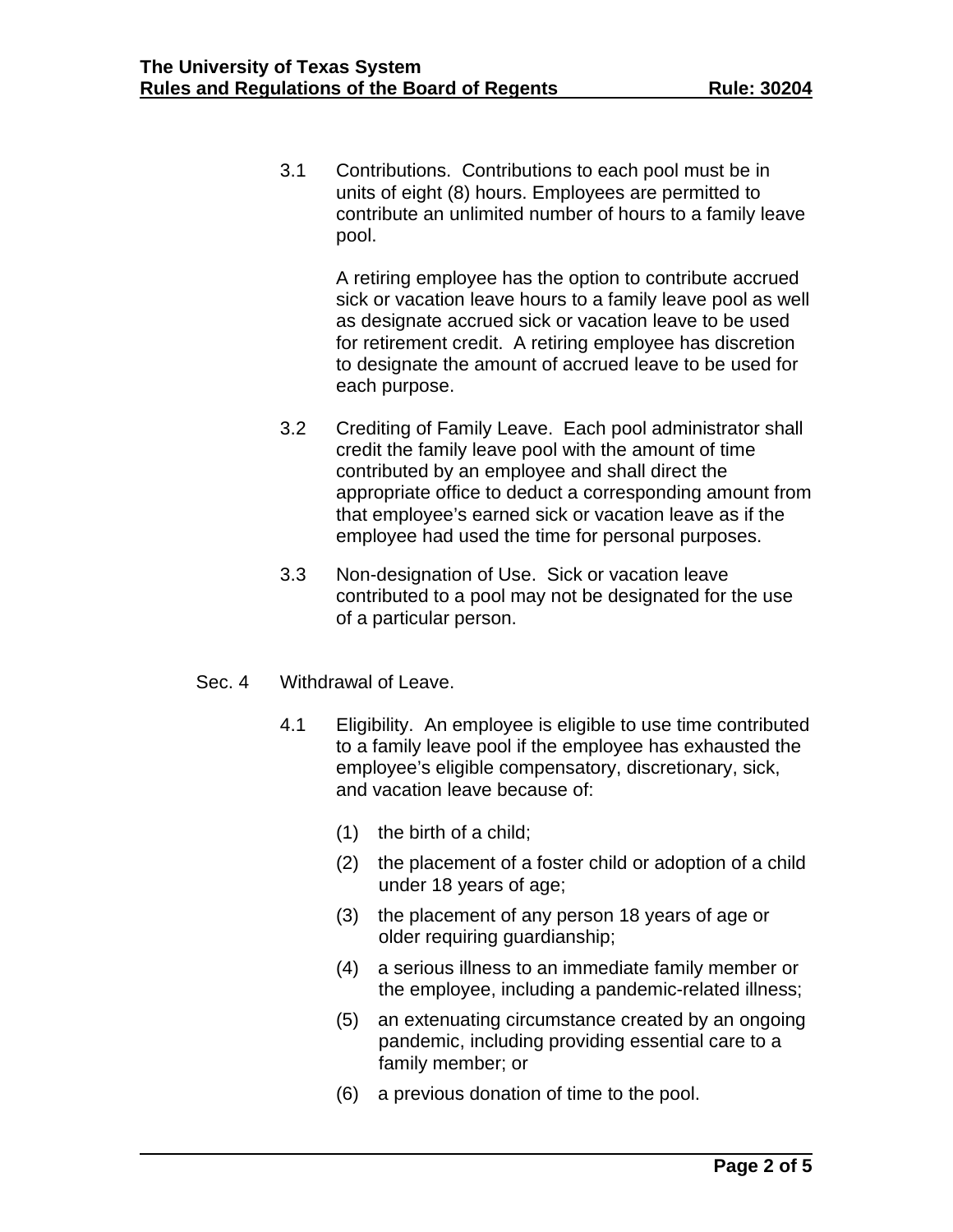If a pool administrator determines an employee is eligible, the administrator shall approve the transfer of time from the pool to the employee and credit the time to the employee.

4.2 Applications for Withdrawal of Leave.

An employee may apply to a pool administrator for permission to withdraw time from the family leave pool. Applications must be submitted on the form prescribed by the pool administrator.

Each pool administrator will consider applications in the order in which they are received and will approve or deny an application as soon as practicable after receipt.

4.3 Required Documentation.

An employee who applies to use time to care for another person under 4.1(1)-(3) must submit and be listed on the other person's birth certificate, birth facts, or adoption or foster paperwork for a child under 18 years of age, including being listed as the mother, father, adoptive parent, foster parent, or partner of the child's mother, adoptive parent, or foster parent or must provide documentation that the employee is the guardian of a person who is 18 years of age or older and requiring guardianship.

If an employee is seeking permission to withdraw time because of a serious illness, including a pandemicrelated illness, of an immediate family member or the employee and does not qualify for or has exhausted time available in the sick leave pool, the employee must provide the pool administrator with a written statement from the licensed practitioner who is treating the employee or the employee's immediate family member.

If an employee is seeking permission to withdraw time because of an extenuating circumstance created by an ongoing pandemic, including providing essential care to a family member, the employee must provide any applicable documentation, including an essential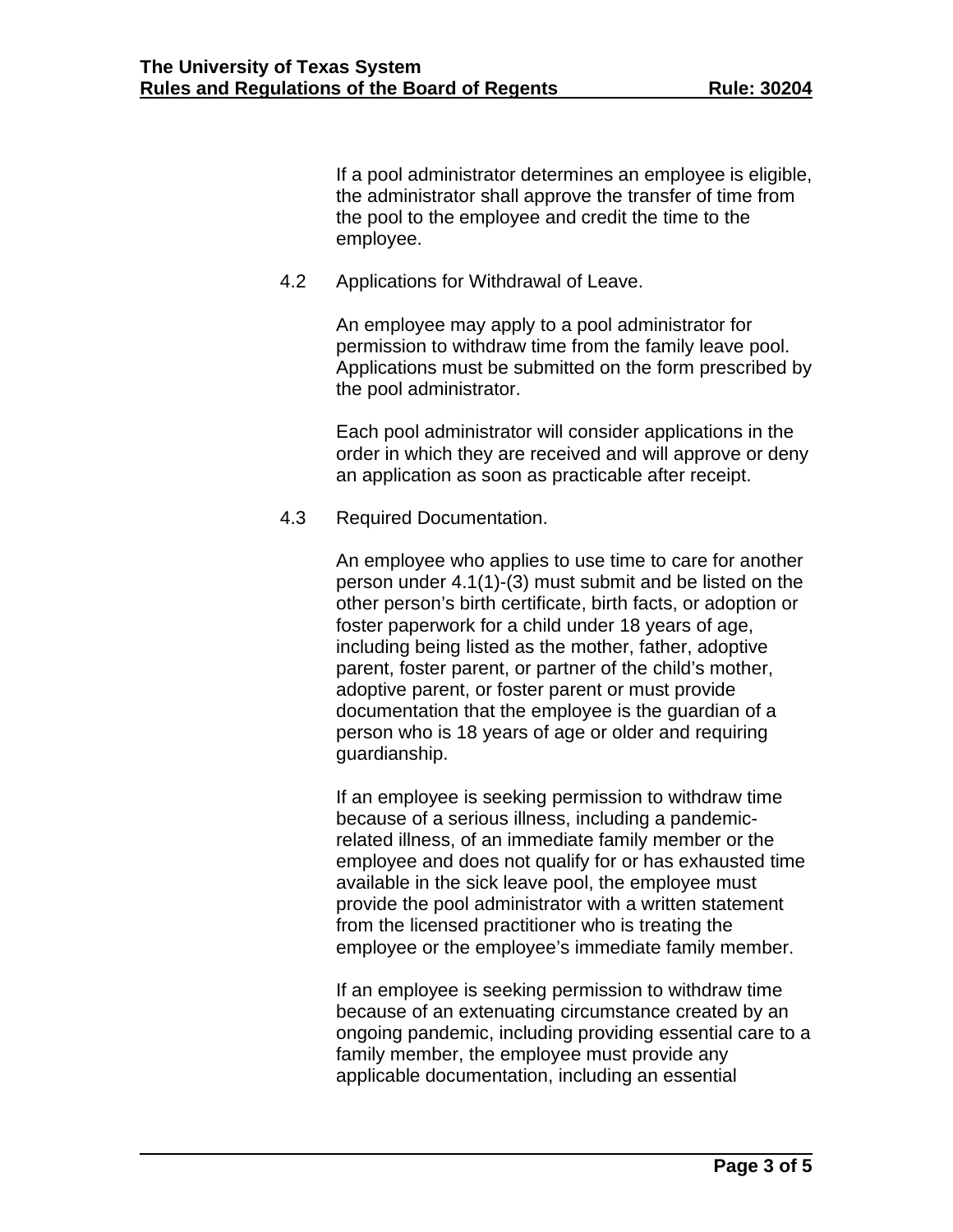caregiver designation, proof of closure of a school or daycare, or other appropriate documentation.

4.4 Amount Assigned. In determining the amount of family leave to be assigned to an eligible employee from a pool, the pool administrator shall take into consideration the information contained in the employee's application, the number of applications then pending, and the amount of family leave available in the pool.

> The decision of the administrator regarding withdrawals from the family leave pool shall be final.

In no event shall the family leave allocated to an eligible employee from the pool exceed ninety (90) days or onethird (1/3) of the family leave pool balance, whichever is less.

Upon approval of an employee's application, the pool administrator shall notify the appropriate institution office of the amount of family leave to be assigned to the employee.

- 4.5 Equal Treatment. The employee may use family leave assigned from the pool in the same manner as sick leave earned by the employee and shall be treated for all purposes as if the employee were absent on earned sick leave.
- 4.6 Deceased Employees. The estate of a deceased employee shall not be entitled to payment for unused sick leave assigned from a pool.

#### **3. Definitions**

Employee - an eligible employee of the U. T. System or any of the institutions. An eligible employee is defined as employed for at least 20 hours per week for a period of at least four and one-half months, and not employed in a position for which student status is required as a condition of the employment.

#### **4. Relevant Federal and State Statutes**

*Texas Government Code*, [Section 661.022](https://capitol.texas.gov/tlodocs/87R/billtext/pdf/HB02063F.pdf#navpanes=0) – State Employee Family Leave Pool